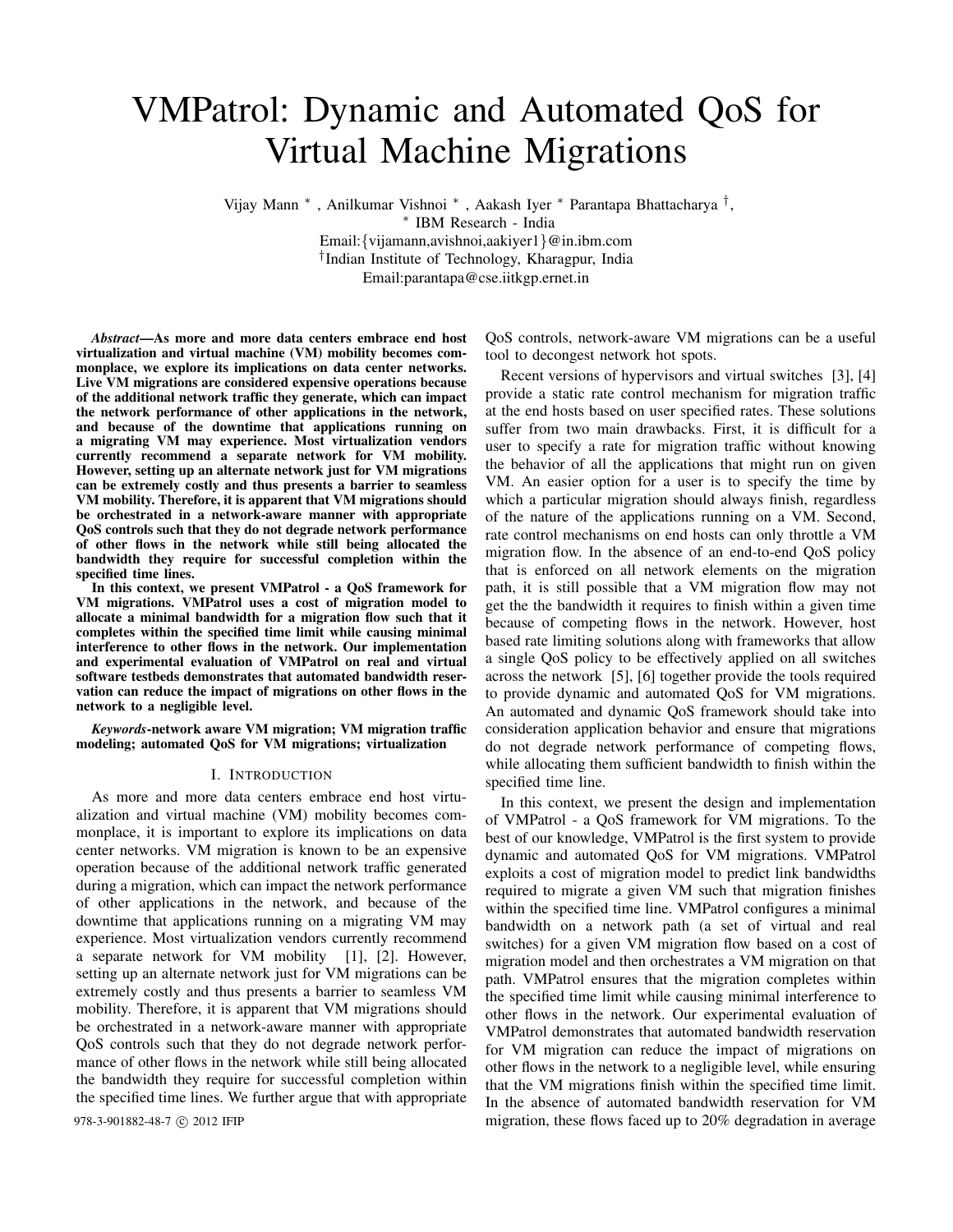



bandwidth and latency and a 60-70% increase in variance during a migration.

The rest of this paper is organized as follows. Section II describes the design and architecture of VMPatrol. We provide an experimental evaluation of VMPatrol in Section III. An overview of related research is presented in Section IV. Finally, we conclude the paper in Section V.

#### II. METHODOLOGY AND ARCHITECTURE

In this section we present the methodology and architecture of VMPatrol.

## *A. Methodology*

VMPatrol builds on a cost of migration model that we proposed in [7]. VMware vMotion and KVM live migration both use pre-copy live migration technique. The following Theorem (taken from [7]) gives the equations for the number of pre-copy cycles, and for the total traffic generated during a migration, under the assumption that the following parameters are given constants: the memory size  $M$  of a VM in MB, the page dirty rate  $R$  of a VM in MB/s, and the bandwidth of the link used for migration  $L$  in MB/s.  $T$  is the user specified switchover goal time (equal to length of stop copy phase) and  $\overline{X}$  is the user specified minimum required progress amount (in terms of reduction in memory being transferred in successive pre-copy iterations in MBs).

*Theorem 2.1:* The number of pre-copy cycles  $n$  $\min\left(\left\lceil \log_{R/L} \frac{T \cdot L}{M}\right\rceil, \left\lceil \log_{R/L} \frac{X \cdot R}{M \cdot (L-R)}\right\rceil\right)$ , and the total traffic generated by the migration  $N = M \cdot \frac{1 - (R/L)^{n+1}}{1 - (R/L)}$ . We also note that the total migration time is:

 $N/L.$  (1)

and the time  $W(L)$  spent on the stop-copy transfer (which is equal to the downtime experienced by an application) for a given migration bandwidth  $L$ , is given by:

 $W(L) = \frac{M}{L} \cdot \left(\frac{R}{L}\right)^n$ . (2)

We have validated the above model for VMWare hypervisor on a virtual testbed [7] and for KVM on a real hardware testbed (graphs omitted due to lack of space).

Figure 1(a) shows the predicted migration times for a VM with size 1 GB for different page dirty rates using equation 1 above. These page dirty rates correspond to typical workloads such as OLTP database benchmarks (3000 pages/second) and Quake 3 server (500 pages/second) as reported in [8]. Assuming a migration deadline of 330 seconds, the minimum bandwidth required is shown for different page dirty rates.

## *B. Architecture*

VMPatrol architecture is shown in Figure 1(b). VMPatrol has been implemented in Python as a NOX [9] module as well in Java as a FloodLight module, both of which are popular OpenFlow controllers. VMPatrol has two main components: VM Memory Monitor, and QoS Controller.

**VM Memory Monitor:** VM Memory Monitor fetches the memory size and the current average page dirty rate for each VM. The settings for memory size are usually exposed by the virtualization manager. We use VMware ESX hypervisor and KVM as our virtualization platforms. VMware ESX hypervisor has a remote command line interface (RCLI) [10], that has commands to fetch memory size and also to initiate a migration. However, it does not expose a direct metric to measure page dirty rate. We currently rely on VMware ESX logs to find out page dirty rates. KVM provides a dirty page log facility, which provides user space with a bitmap of modified pages since the last call.

**QoS Controller:** QoS controller creates two queues on each port on all the switches in the network at startup. The first queue is a "default" queue and the second queue is a dedicated queue for migration traffic (the "migration" queue). By default, all traffic goes through the default queue. When a migration flow is detected, VMPatrol calculates the minimum bandwidth required for migrating a given VM (with a given memory size and page dirty rate) within a specified time line on a given path with a given total available bandwidth, as per the cost of migration model in section II-A. The path for migration is determined in a way such that the total available bandwidth of the path is higher than the minimum bandwidth required for the migration to finish within the deadline. VMPatrol then sets the bandwidth (min and max rates) of the "migration" queue to the calculated minimal value. It also installs an OpenFlow rule to "Enqueue" (using action OFPAT ENQUEUE in Open-Flow 1.0) all migration traffic (identified by the specific port numbers that are used for migration between the source and destination end hosts) to the "migration" queue. This rule can also be installed at startup on all switches by specifying only the port numbers.

Creation of the queues is not part of the current OpenFlow protocol. A separate OF config protocol has been proposed for creation and configuration of these queues. Currently, VMPatrol creates these queues and configures them through out-of-band scripting commands.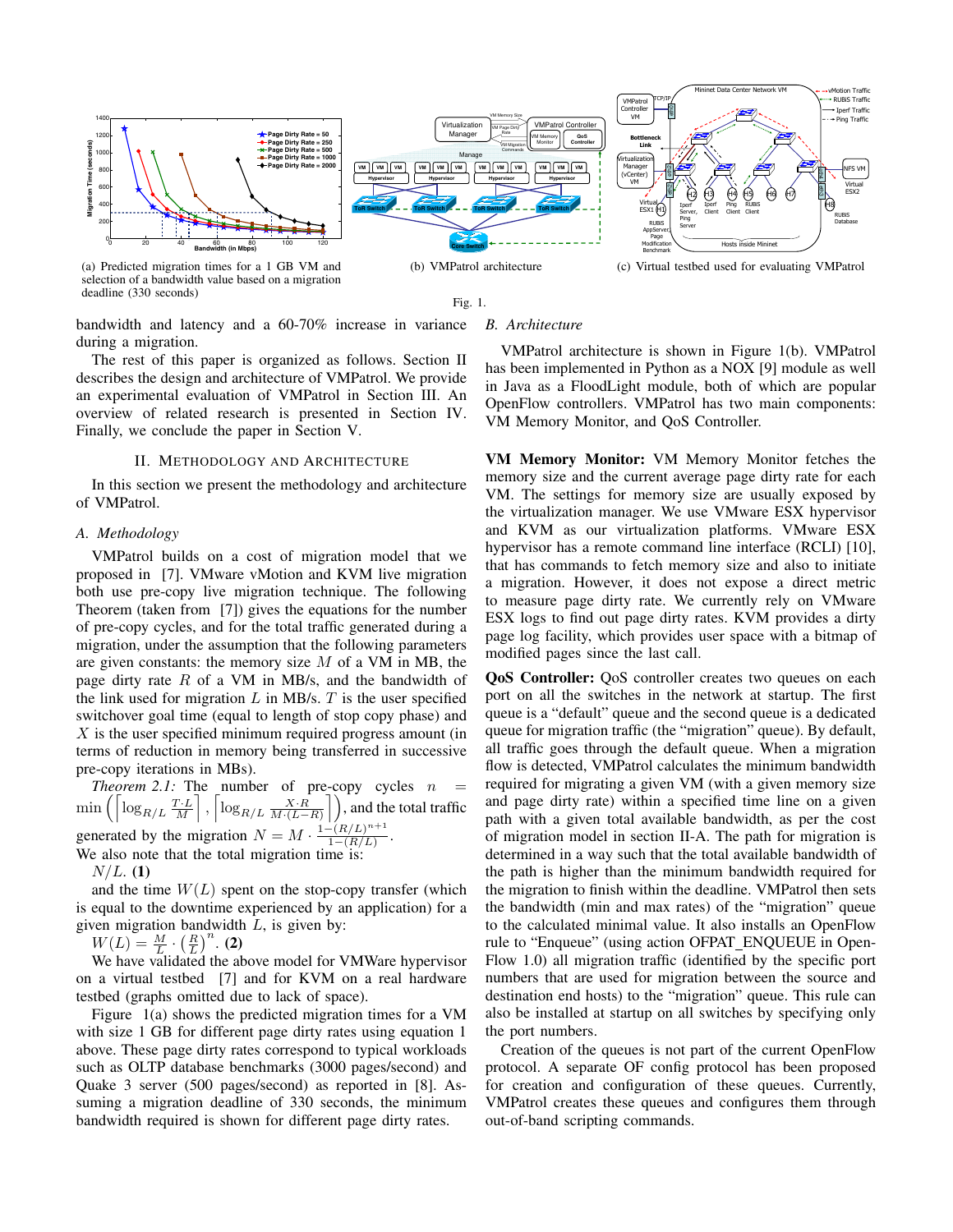### III. EXPERIMENTAL EVALUATION

In this section, we evaluate the benefits of applying QoS in the form of bandwidth reservation for VM migration flows in presence of other flows. We use our cost of migration model to set the appropriate bandwidth for migrating a given VM (with a given VM size and a page dirty rate) such that it finishes within the specified time limit. Since these experiments require multiple hosts and switches, we conducted them in a virtual software testbed shown in Figure 1(c).

**VM Workloads:** On the migrating VM (with size 1024 MB) on host H1, we ran two workloads. First, we ran a page modification microbenchmark [7] at a given constant page dirty rate. Next, we deployed a 3 tier J2EE benchmark application called "RUBiS" [11]. RUBiS is an auction site prototype modeled after eBay.com that is used to evaluate application servers performance scalability. It has a 3 tier architecture with a client driver, an application server (we used JONAS), and a database (we used MySQL). RUBiS defines 26 interactions that can be performed such as browsing items by category or region, bidding, buying or selling items, leaving comments on other users and consulting ones own user page (known as myEbay on eBay). We used the bidding mix workload for our runs that includes 15% read-write interactions, while the rest are read-only browse interactions.

**Topology Used:** We created a small topology of 8 hosts, and 7 switches arranged in 3 layers inside the Mininet emulator [12] with multiple OpenFlow software switches running inside a VM. Simulated hosts (as well as OpenFlow switches) are created as processes in separate network namespaces inside the Mininet VM. Connectivity between hosts and switches, and between switches is obtained using virtual interfaces and each host, switch and the controller has a virtual interface (half of a "veth" pair). We connect two real hosts (in this case, the virtual ESX hosts) on two interfaces of the Mininet VM such that they are connected to the data center network created inside the Mininet VM. Out of the 8 hosts, 6 hosts are created inside the Mininet data center network (as processes that communicate over virtual ethernet links in their own network namespaces) and 2 hosts are external virtual ESX hosts with VMs that can be migrated over the shared data center network of 7 OpenFlow switches. In order to evaluate the effect of this VM migration on other flows in the network, we ran two other flows - TCP Iperf (bandwidth sensitive) and a ping (latency sensitive). The overall network topology implemented on our virtual testbed is shown in Figure 1(c). In all the experiments, a VM on host H1 is migrated from virtual ESX1 to virtual ESX2.

**Constant page dirty rate experiment:** We executed the page modification microbenchmark [7] at a constant page dirty rate of 50 pages per second on a VM on host H1 and migrated it from virtual ESX1 to virtual ESX2. In order to evaluate the effect of this migration on an Iperf flow and a ping flow in the network (refer Figure 1(c)), we performed this experiment twice - once without any QoS and second time after reserving a bandwidth of 27 Mbps (lower than what it would have got with



(a) Effect of VM migration on competing flows: Iperf throughput drops when there is no QoS for VM migration



(b) Effect of VM migration on competing flows: Ping latency increases when there is no QoS for VM migration

Fig. 2. Benefits of using QoS for VM migration at constant page dirty rate: Without QoS, Iperf throughput and ping latency (competing flows in the network) show a degradation of close to 20% in average performance and 55-65% in standard deviation during VM migration.

no QoS but sufficient to meet the migration deadline of 330 seconds at 50 pages/second dirty rate). The results are shown in Figure 2(a) for Iperf flow and in Figure 2(b) for ping. Without QoS, Iperf throughput and ping latency (competing flows in the network) show a performance degradation of close to 20% in average and 55-65% in standard deviation. With QoS (bandwidth reservation of 27 Mbps for VM migration) Iperf throughput and ping latency shows almost negligible degradation.

**Variable page dirty rate experiment:** Next, we executed a real benchmark application - RUBiS on the migrating VM on host H1 instead of the page modification benchmark at a constant page dirty rate. This VM was migrated from virtual ESX1 to virtual ESX2 as in the previous experiment, while rest of the network had an Iperf flow and a ping flow as shown in Figure  $1(c)$ . Since we do not have any explicit control over the page dirty rate behavior of RUBiS, we first had to monitor its page dirty rate at various loads, and use the observed average page dirty rate. We used 25 concurrent clients in RUBiS and the observed average page dirty rate for this load was around 400 pages/second, while the maximum rate was around 800 pages/second. We reserved a bandwidth of 50 Mbps as per maximum observed page dirty rate so that migration finishes within 330 seconds. Reserving bandwidth as per average page dirty rate resulted in VMware ESX hypervisor detecting lack of enough progress in "vMotion", since the page dirty rate can show a lot of variation for a real application. The results are shown in Figure 2(a) for Iperf flow and in Figure 2(b) for ping. With QoS (bandwidth reservation of 50 Mbps for VM migration) Iperf throughput and ping latency (competing flows in the network) show 20- 27% less degradation in average performance and 40-60% less degradation in standard deviation. The VM migration time increased from 133 seconds to 194 seconds (45% increase).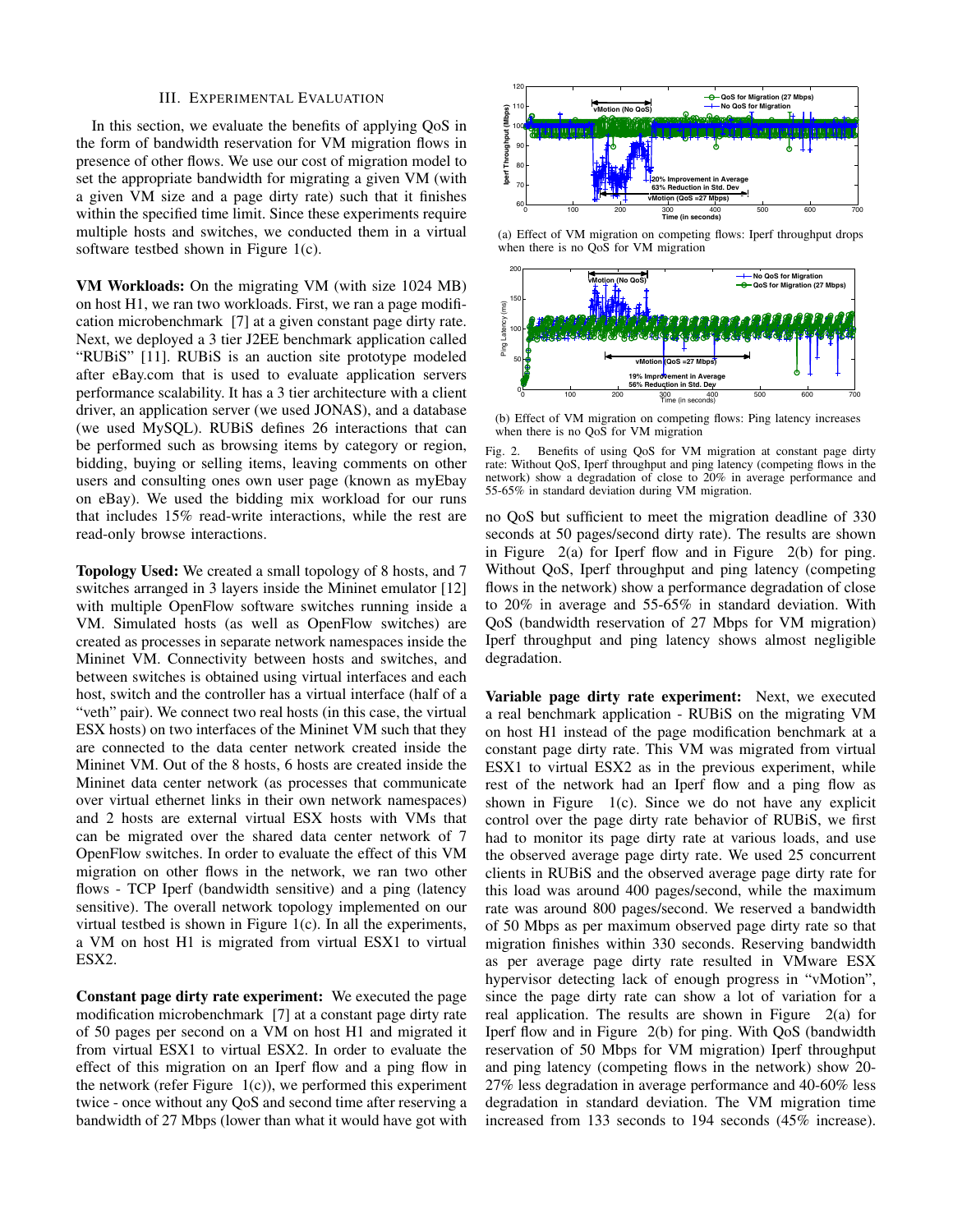

(a) Effect of VM migration on competing flows: Iperf throughput drops when there is no QoS for VM migration



(b) Effect of VM migration on competing flows: Ping latency increases when there is no QoS for VM migration

Fig. 3. Benefits of using QoS for VM migration at variable page dirty rate (RUBiS): With QoS, Iperf throughput and ping latency (competing flows in the network) show 20-27% less degradation in average performance and 40-60% less degradation in standard deviation during RUBiS VM migration.

Note that, the migration time with QoS was 194 seconds (much lower than the specified deadline time limit of 330 seconds) which indicates the effective page dirty rate was around 250 pages/second.

The effect of reducing the link bandwidth for VM migration on the application running on the migrating VM (RUBiS AppServer) is shown in Figure 4(a) and Figure 4(b). Both throughput and latency remain largely unchanged. This illustrates that even though the migration time for the VM increased by 45%, it did not degrade the actual application performance on the migrating VM (at the loads we evaluated), while the interference to other flows (Iperf and ping) in the network was reduced as discussed above. Note that RUBiS latency reduces after the migration since the AppServer VM is migrated in a network-aware manner closer to the RUBiS DB VM and the RUBiS client and it no longer has any traffic on the bottleneck link (refer Figure 1(c)).

## IV. BACKGROUND AND RELATED WORK

A number of recent efforts [13] [14] [15] implement a QoS framework in which all flows are given some guarantees based on application specified SLA. In a real data center network, we envision that VMPatrol QoS controller will work with such existing techniques to provide QoS for all flows.

Kim et al. [13] propose a QoS framework that utilizes the global view of the network provided by OpenFlow, and present a technique to set low level QoS knobs based on high level descriptions of application requirements. Curtis et al. [14] describe a hybrid approach for traffic management in data centers where large flows (or elephant flows) are detected at the end hosts and the network controller is informed, which in turn finds the least congested path for such heavy flows using an increasing first fit algorithm. In a related work, the "Seawall" system presented by Shieh et al. in [16] provides a mechanism for data center network to apportion bandwidth



(b) RUBiS (migrating VM) latency - largely remains unchanged

Fig. 4. Application performance on the migrating VM (RUBiS AppServer VM): As bandwidth provisioned for migration is reduced, it does not degrade the actual application performance on the migrating VM, even though the migration time for the VM increases by 45%.

across various entities. Rajanna et al. [17] describe a system called XCo, where a central controller detects bottleneck links in the network and explicitly issues transmission directives to the end hosts to temporally separate transmissions competing for those bottleneck links. Civanlar et al. [15] describe an architecture to support QoS flows in an OpenFlow environment, where the controller receives a QoS contract from the sender (streaming server in their example), configures the forwarders for the QoS flow, monitors the network for an appropriate level of QoS performance, and initiates a switchover to an alternate route under congestion or network failure. In an earlier work, TCP Nice [18] was proposed as a mechanism to allow background TCP flows. A VM migration can not be considered a background flow (as proposed in TCP Nice) since it usually has an expected deadline and desired downtime.

### V. CONCLUSION

In this paper, we presented the design and implementation of VMPatrol - a QoS framework for VM migrations. VMPatrol builds on a cost of VM migration model that is used to allocate a minimal bandwidth for a migration flow such that it completes within the specified time limit while causing minimal interference to other flows in the network. VMPatrol has been implemented in an OpenFlow based system for network-aware steady state VM management. Our experimental evaluation demonstrated that automated bandwidth reservation can reduce the impact of migrations on other flows in the network to a negligible level.

As part of ongoing and future work, we are working on extending VMPatrol's analytical model to work in presence of variable link bandwidths and variable page dirty rates. We also plan to work on extending the cost model to other hypervisors such as Xen and Hyper-V.

## **REFERENCES**

[1] "ESX Configuration Guide." [Online]. Available: http://www.vmware. com/pdf/vsphere4/r40/vsp\_40\_esx\_server\_config.pdf